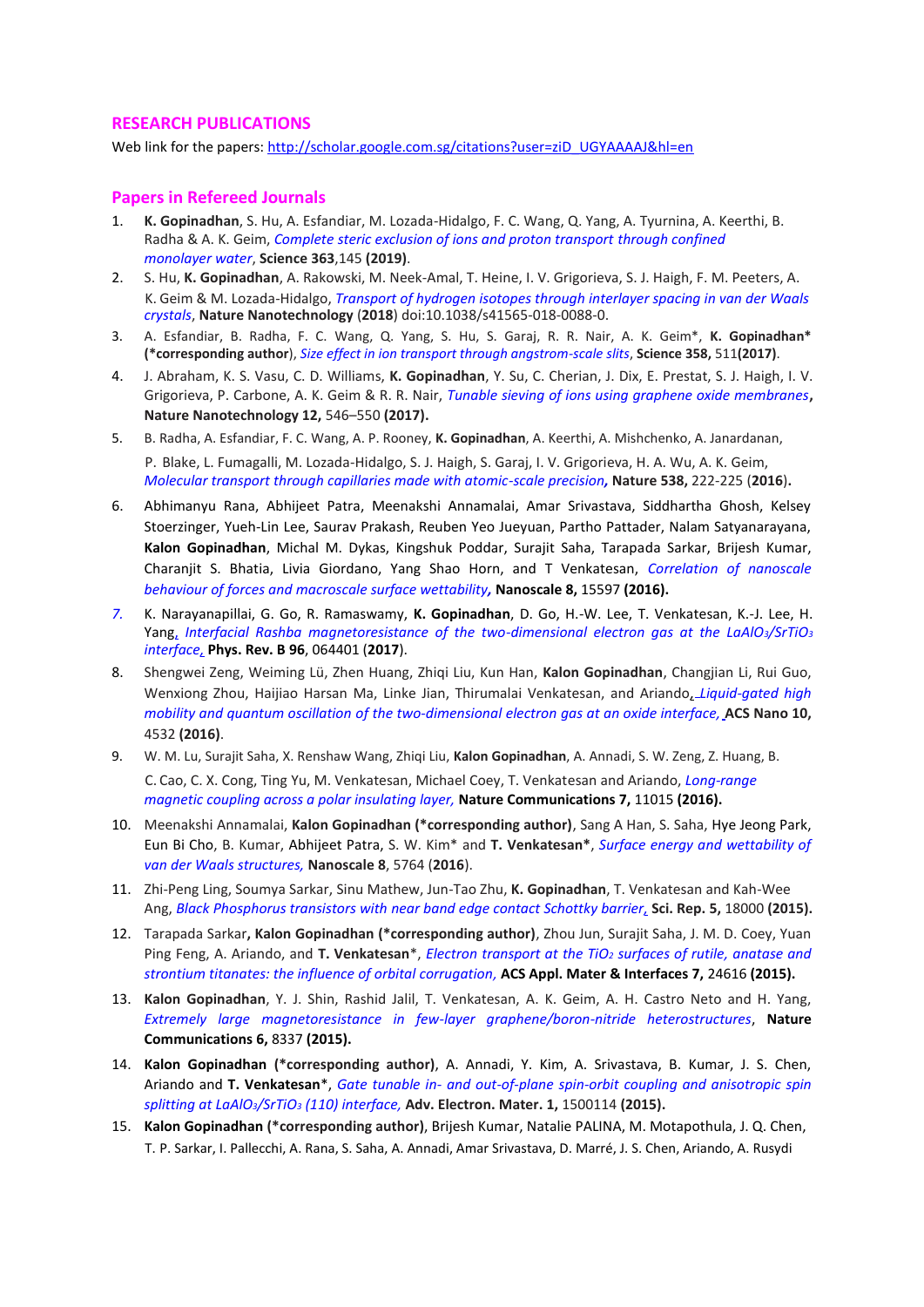and **T. Venkatesan**\*, *Effect of Nb and Ta substitution on donor electron transport and photo-excited carrier dynamics in anatase TiO2,* **J. Mater. Chem. C 3,** 6329 **(2015**).

- 16. S. W. Zeng, Z. Huang, W. M. Lv, N. N. Bao, **K. Gopinadhan**, L. K. Jian, T. S. Herng, Y. L. Zhao, H. J. Ma, P. Yang, J. Ding, T. Venkatesan, and Ariando, *Two-dimensional superconductor-insulator quantum phase transitions in an electron-doped cuprate*, **Phys. Rev. B (Rapid). 92,** 020503 **(2015)**.
- 17. T. P. Sarkar, **K. Gopinadhan**, M. Motapathula, S. Saha, Z. Huang, S. Dhar, A. Patra, W. M. Lu, Ariando, D. Marré, I. Pallecchi, F. Telesio, and T. Venkatesan, *Unexpected observation of spatially separated Kondo scattering and ferromagnetism in Ta alloyed anatase TiO<sup>2</sup> thin films*, **Sci. Rep. 5,** 13011 **(2015).**
- 18. A. Srivastava, H. Rotella, S. Saha, B. Pal, **K. Gopinadhan**, S. Mathew, M. Motapothula, M. Dykas, Y. Ping, E. Okunishi, D. D. Sarma, and T. Venkatesan, *Design and synthesis of novel functional VO2(A, B and M) polymorph thin films on SrTiO3 substrate***, APL Materials 3,** 026101 **(2015).**
- 19. K. Narayanapillai, **K. Gopinadhan**, Q. Xuepeng, A. Annadi, Ariando, T. Venkatesan, and H. Yang, *Currentdriven spin orbit field in LaAlO3/SrTiO<sup>3</sup> heterostructures*, **Appl. Phys. Lett. 105,** 162405 **(2014)**.
- 20. **K. Gopinadhan**, Y. J. Shin, I. Yudhistira, J. Niu, and H. Yang, *Giant magnetoresistance in single layer graphene flakes with a gate voltage tunable weak antilocalization,* **Phys. Rev. B 88,** 195429 **(2013).**
- 21. A. Annadi, Z. Huang, **K. Gopinadhan**, X. Wang, A. Srivastava, Z. Q. Liu, H. Ma, T. Sarkar, T. Venkatesan, and Ariando**,** *Four-fold oscillation in anisotropic magneto resistance and planar Hall effect at the LaAlO3/SrTiO<sup>3</sup> heterointerfaces: Effect of carrier confinement and electric field on magnetic interactions,*  **Phys. Rev. B 87,** 201102(R) **(2013).**
- 22. A. Annadi, Q. Zhang, X. R. Wang, N. Tuzla, **K. Gopinadhan**, W.M. Lu, A. Roy Barman, Z.Q. Liu, A. Srivastava, S. Saha, Y.L. Zhao, S.W. Zheng, S. Dhar, E. Olsson, B. Gu, S. Yunoki, S. Maekawa, H. Hilgenkamp, T. Venkatesan, Ariando, *Anisotropic two-dimensional electron gas at the LaAlO3/SrTiO<sup>3</sup> (110) interface,* **Nature Communications 4**, 1838 (**2013**)**.**
- 23. Young Jun Shin, **Kalon Gopinadhan**, Kulothungasagaran Narayanapillai, Alan Kalitsov, Charanjit S. Bhatia and Hyunsoo Yang, *Stochastic nonlinear electrical characteristics of graphene,* **Appl. Phys. Lett. 102,** 033101 **(2013).**
- 24. Ajeesh M. Sahadevan, Alan Kalitsov, **Gopinadhan Kalon**, Charanjit S. Bhatia, Julian Velev, and Hyunsoo Yang, *Electric field induced magnetization changes in Co/Al2O<sup>3</sup> granular multilayers,* **Phys. Rev. B 87,** 014425 **(2013).**
- 25. Antony George, S. Mathew, Raoul van Gastel, Maarten Nijland, **K. Gopinadhan**, Peter Brinks, T. Venkatesan and Johan E. ten Elshof, *Large area, resist free soft lithographic patterning of graphene,* **Small 9,** 711 **(2013).**
- 26. Z. Q. Liu, Y. Ming, W. M. Lu, X. Wang, B. M. Zhang, Z. Huang, C. J. Li, **K. Gopinadhan**, S. W. Zeng, A. Annadi, T. Venkatesan, Ariando, *Tailoring the electronic properties of SrRuO<sup>3</sup> thin films in SrRuO3/LaAlO<sup>3</sup> superlattices,* **Appl. Phys. Lett. 101,** 223105 **(2012).**
- 27. **Kalon Gopinadhan,** Y.J. Shin, and H. Yang, *Universal scaling of resistivity in gated bilayer graphene,* **Appl. Phys. Lett. 101,** 223111 **(2012).**
- 28. Ajeesh M. Sahadevan, **Kalon Gopinadhan**, Charanjit S. Bhatia, and Hyunsoo Yang, *Parallel-leaky capacitance equivalent circuit model for MgO based magnetic tunnel junctions,* **Appl. Phys. Lett. 101,** 162404 **(2012).**
- 29. S. Mathew, **K. Gopinadhan**, T.K. Chan, X. Yu, D. Zhan, L. Cao, A. Rusydi, M.B.H. Breese, S. Dhar, Z.X. Shen, T. Venkatesan and John TL Thong, *Magnetism in MOS<sup>2</sup> induced by proton irradiation,* **Appl. Phys. Lett. 101,** 102103 **(2012).**
- 30. A. Annadi, A. Putra, Z.Q. Liu, X. Wang, **K. Gopinadhan**, Z. Huang, S. Dhar, T. Venkatesan, Ariando, *Electronic correlation and strain effects at the interfaces between polar and nonpolar complex oxides,* **Phys. Rev. B 86,** 085450 **(2012).**
- 31. Xue Peng Qiu, Young Jun Shin, Jing Niu, Narayanapillai Kulothungasagaran, **Gopinadhan Kalon**, Cai Yu Qiu, Ting Yu, Hyunsoo Yang, *Disorder free sputtering method on graphene,* **AIP Advances 2,** 032121 **(2012).**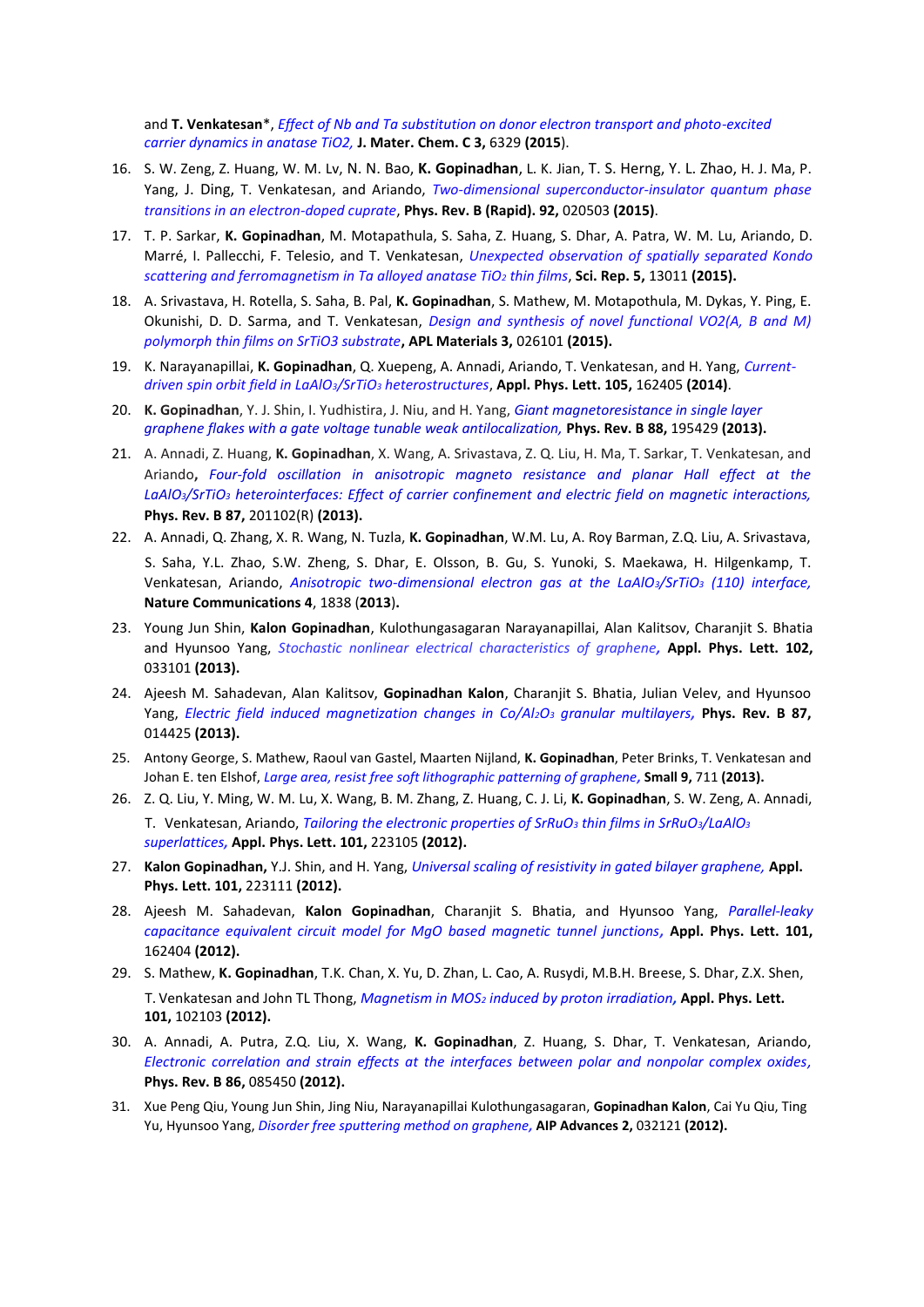- 32. Ajeesh M. Sahadevan, Ravi K. Tiwari, **Gopinadhan Kalon**, Charanjit S. Bhatia, Mark Saeys, and Hyunsoo Yang, *Strain engineering of spin dependent tunneling in magnetic tunnel junctions,* **Appl. Phys. Lett. 101,** 042407 **(2012).**
- 33. A. Roy Barman, A. Annadi, **K. Gopinadhan**, W. M. Lú, Ariando, S. Dhar, and T. Venkatesan, *Interplay between carrier and cationic defect concentration in ferromagnetism of anatase Ti1-xTaxO<sup>2</sup> thin films*, **AIP Advances 2,** 012148 (**2012**).
- 34. Z. Q. Liu, Z. Huang, W. M. Lü, **K. Gopinadhan**, X. Wang, A. Annadi, T. Venkatesan, and Ariando**,** *Atomically flat interface between a single-terminated LaAlO<sup>3</sup> substrate and SrTiO<sup>3</sup> thin film is insulating,* **AIP Advances 2**, 012147 **(2012).**
- 35. Alan Kalitsov, Ajeesh M. Sahadevan, S. Narayana Jammalamadaka, **Gopinadhan Kalon**, Charanjit S. Bhattia, and Hyunsoo Yang, *Magnetic field control of hysteretic switching in Co/Al2O<sup>3</sup> multilayers by carrier injection,* **AIP Advances 1,** 042158 (**2011**).
- 36. Z.Q. Liu, D.P. Leusink, W.M. Lu, X. Wang, X.P. Yang, **K. Gopinadhan**, Y. T. Lin, A. Annadi, Y.L. Zhao, A. Roy Barman, S. Dhar, Y.P. Feng, H.B. Su, G. Xiong, T. Venkatesan, and Ariando, *Resistive switching mediated by the formation of quasi conduction band in a large band gap insulating oxide,* **Phys. Rev. B 84, 165106 (2011).**
- 37. Z.Q. Liu, D.P. Leusink, W.M. Lu, X. Wang, **K. Gopinadhan**, A. Annadi, Y.L. Zhao, X.H. Huang, S.W. Zeng, A. Srivastava, Z. Huang, S. Dhar, T. Venkatesan, and Ariando, *Metal-insulator transition in SrTiO3-x thin film induced by frozen-out carriers,* **Phys. Rev. Lett. 107, 146802 (2011).**
- 38. S. Mathew, T.K. Chan, D. Zhan, **K. Gopinadhan**, A.R. Barman, M.B.H. Breese, S. Dhar, Z.X. Shen, T. Venkatesan and John TL Thong, *MeV proton irradiation on supported and suspended graphene: A Raman spectroscopic layer dependent study*, **J. Appl. Phys. 110,** 084309 **(2011).**
- 39. W.M. Lu, X. Wang, Z.Q. Liu, S. Dhar, A. Annadi, **K. Gopinadhan**, A. Roy Barman, T. Venkatesan, Ariando, *Metal-insulator transition at a depleted LaAlO3/SrTiO<sup>3</sup> interface: evidence for charge transfer variations induced by SrTiO<sup>3</sup> phase transitions,* **Appl. Phys. Lett. 99, 172103 (2011).**
- 40. **Gopinadhan Kalon,** Young Jun Shin, Viet Giang Truong, Alan Kalitsov and Hyunsoo Yang, *The role of charge traps in inducing hysteresis: capacitance – voltage measurements on top gated bilayer graphene,*  **Appl. Phys. Lett. 99,** 083109**(2011)** [Also selected for September 5, 2011 issue of Virtual Journal of Nanoscale Science & Technology].
- 41. X. Wang, W.M. Lu, A. Annadi, Z.Q. Liu, **K. Gopinadhan**, S. Dhar, T. Venkatesan, and Ariando, *Magnetoresistance of 2D and 3D electron gas in LaAlO3/SrTiO<sup>3</sup> heterostructures: influence of magnetic ordering, interfaces scattering and dimensionality,* **Phys. Rev. B. 84, 075312 (2011).**
- 42. **Gopinadhan Kalon**, Young Jun Shin and Hyunsoo Yang, *Reversible metal insulator transitions in bilayer graphene upon thermal annealing*, **Appl. Phys. Lett. 98**, 233108 (**2011**). [Also selected for June 20, 2011 issue of Virtual Journal of Nanoscale Science & Technology].
- 43. S. Mathew, T.K. Chan, D. Zhan, **K. Gopinadhan**, A.R. Barman, M.B.H. Breese, S. Dhar, Z.X. Shen, T. Venkatesan and John TL Thong, *Stability of Graphene under MeV proton beam Irradiation: Effect of Layer number and substrate*, **Carbon 49,** 1720 (**2011**).
- 44. A. Roy Barman, M. Motapathula, A. Annadi, **K. Gopinadhan**, Y. L. Zhao, Z. Yong, I. Santoso, S. Dhar, Ariando, M. Breese, A. Rusydi and T. Venkatesan, *Multifunctional Ti1-xTaxO2: Ta doping or Ta alloying?,* **Appl. Phys. Lett**. **98,** 072111 (**2011).**
- 45. Young Jun Shin, Jae Hyun Kwon, **Gopinadhan Kalon**, Kai-Tak Lam, Charanjit S. Bhatia, Gengchiau Liang, and Hyunsoo Yang, *Ambipolar bistable switching effect of graphene,* **Appl. Phys. Lett. 97**, 262105 (**2010**) [also selected for Jan 3, 2011 issue of Virtual Journal of Nanoscale Science & Technology].
- 46. Young Jun Shin, **Gopinadhan Kalon**, Jaesung Son, Jae Hyun Kwon, Jing Niu, Charanjit S. Bhatia, Gengchiau Liang, and Hyunsoo Yang, *Tunneling characteristics of graphene,* **Appl. Phys. Lett. 97**, 252102 (**2010**) [also selected for Jan 3, 2011 issue of Virtual Journal of Nanoscale Science & Technology].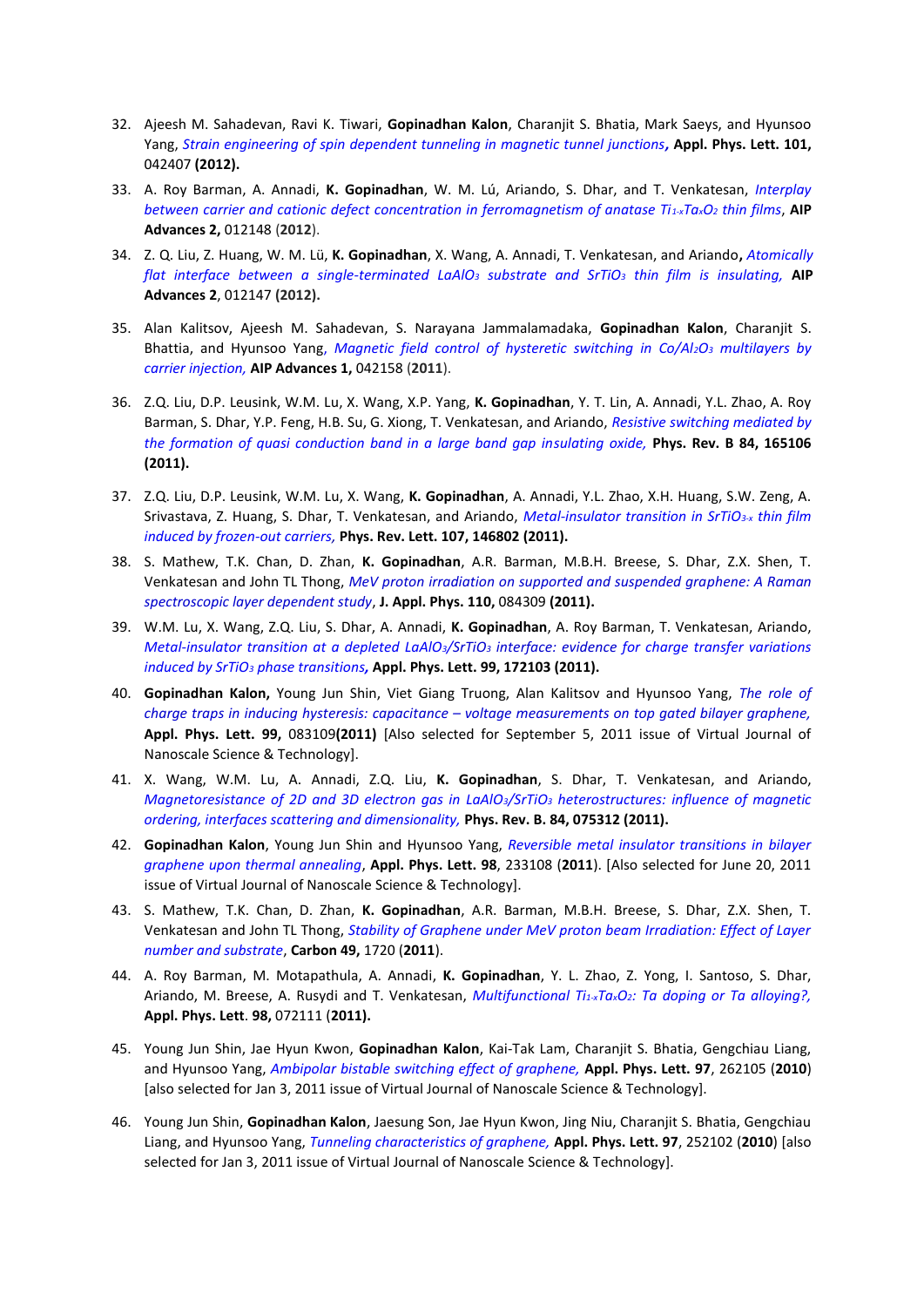- 47. Young Jun Shin, Yingying Wang, Han Huang, **Gopinadhan Kalon**, Andrew Thye Shen Wee, Zexiang Shen, Charanjit Singh Bhatia and Hyunsoo Yang, *Surface-energy engineering of graphene***, Langmuir 26**, 3798 (**2010**).
- 48. Mohit Naresh, **Kalon Gopinadhan**, Srivats Sekhar, Prabhjot Juneja, Manish Sharma, and Aditya Mittal, *NSOM/HRTEM characterization of biologically derived cubo–octahedral nanomagnets***, IEEE Trans. Magn. 45**, 4861 (**2009**).
- 49. S. C. Kashyap, **K. Gopinadhan**, D. K. Pandya, and S. Chaudhary, *A study of room temperature ferromagnetism in transition metal and fluorine doped spray pyrolysed SnO<sup>2</sup> thin Films*, **J. Mag. Mag. Mat. 321,** 957 (**2009**).
- 50. Harish C. Barshillia, N. Selvakumar, K. S. Rajam, **K. Gopinadhan**, and Sujeet Chaudhary, *Investigations of Interface properties of sputter deposited TiN/CrN superlattices by low angle X-ray reflectivity*, **J. Phys. D : Appl. Phys. 41**, 205409 (**2008**).
- 51. **K. Gopinadhan**, S. C. Kashyap, D. K. Pandya, and S. Chaudhary, *Evidence of carrier mediated room temperature ferromagnetism in transparent semiconducting Sn1-xCoxO2-<sup>δ</sup> thin films*, **J. Phys.: Condens. Matt. 20**, 125208 (**2008**).
- 52. D. K. Pandya, **K. Gopinadhan,** S. C. Kashyap, and S. Chaudhary, *On the role of impurities on ferromagnetism in nanocrystalline SnO2:Ni thick films*, **Synthesis and Reactivity in Inorganic, Metal-Organic and Nano-Metal Chemistry, 38,** 162 (**2008**)**.**
- 53. **K. Gopinadhan**, S. C. Kashyap, D. K. Pandya, and S. Chaudhary, *High temperature ferromagnetism in spray pyrolysed Sn1-xMnxO2- thin films*, **J. Appl. Phys.102**, 113513 (**2007).**
- 54. **K. Gopinadhan**, D. K. Pandya, S. C. Kashyap, and S. Chaudhary, *On the blue shift in Sn1-xCoxO2-<sup>δ</sup> transparent ferromagnetic semiconducting thin films,* **J. Phys.: Condens. Matt. 19**, 016216 **(2007)**
- 55. **K. Gopinadhan**, D. K. Pandya, S. C. Kashyap, and S. Chaudhary, *Cobalt-substituted SnO<sup>2</sup> thin films: A transparent ferromagnetic semiconductor*, **J. Appl. Phys. 99,** 126106 **(2006).**
- 56. H C Barshillia, K S Rajam, Anjana Jain, **K Gopinadhan** and S. Chaudhary, *A comparative study on the structure and properties of Nanolayered TiN/NbN and TiAlN/TiN Multilayer coatings prepared by reactive DC-magnetron sputtering*, **Thin Solid Films 503,** 158 **(2006).**

## **Papers published in Conference Proceedings**

- 1. **Kalon Gopinadhan**, Y. J. Shin, Rashid Jalil, T. Venkatesan, A. K. Geim, A. H. Castro Neto and H. Yang, *Extremely sensitive magnetoresistance sensors using few-layer graphene/boron-nitride*, **IEEE magnetic Conference (INTERMAG), 2017.**
- 2. Zhi-Peng Ling, Soumya Sarkar, Sinu Mathew, Jun-Tao Zhu, **K. Gopinadhan**, T. Venkatesan and Kah-Wee Ang, *Nickel-phosphide contact for effective Schottky barrier modulation in black phosphorous p-channel transistors,* **International symposium on VLSI Technology, Systems and applications (VISI-TSA), 2016.**
- 3. Jan Gaudestad, Antonio Orozco, Mark Kimball, **Kalon Gopinadhan\* (\*-presenter)** and Thirumalai Venkatesan, *Short localization in a multichip BGA package*, **IPFA proceedings,** 74-77, 2**014 Singapore, DOI:** [10.1109/IPFA.2014.6898191](http://dx.doi.org/10.1109/IPFA.2014.6898191)**.**
- 4. **Kalon Gopinadhan**, Young Jun Shin, Indra Yudhistira, Jing Niu, and Hyunsoo Yang, *Giant magnetoresistance single layer graphene sensors*, **Intermag 2014**, May 4-8, Dresden Germany
- 5. Jeremy Levy, Mengchen Huang, Guanglei Cheng, Patrick Irvin, Anil Annadi, **Kalon Gopinadhan**, A Ariando, T Venkatesan, Q Zhang, Bo Gu, Seiji Yunoki, Sadamichi Maekawa, *Anisotropic superconductivity of nanowires at LaAlO3/SrTiO3(110) heterointerface*, **APS Meeting Abstracts** (March 2014 and March 2015).
- 6. A. Sahadevan, A. Kalitsov, **K. Gopinadhan**, C.S. Bhatia and H. Yang, *Magnetization fluctuations in magnetic granular systems by electric field induced oxygen migration***, FQ-12, Intermag May 7-11, 2012, Vancouver, Canada.**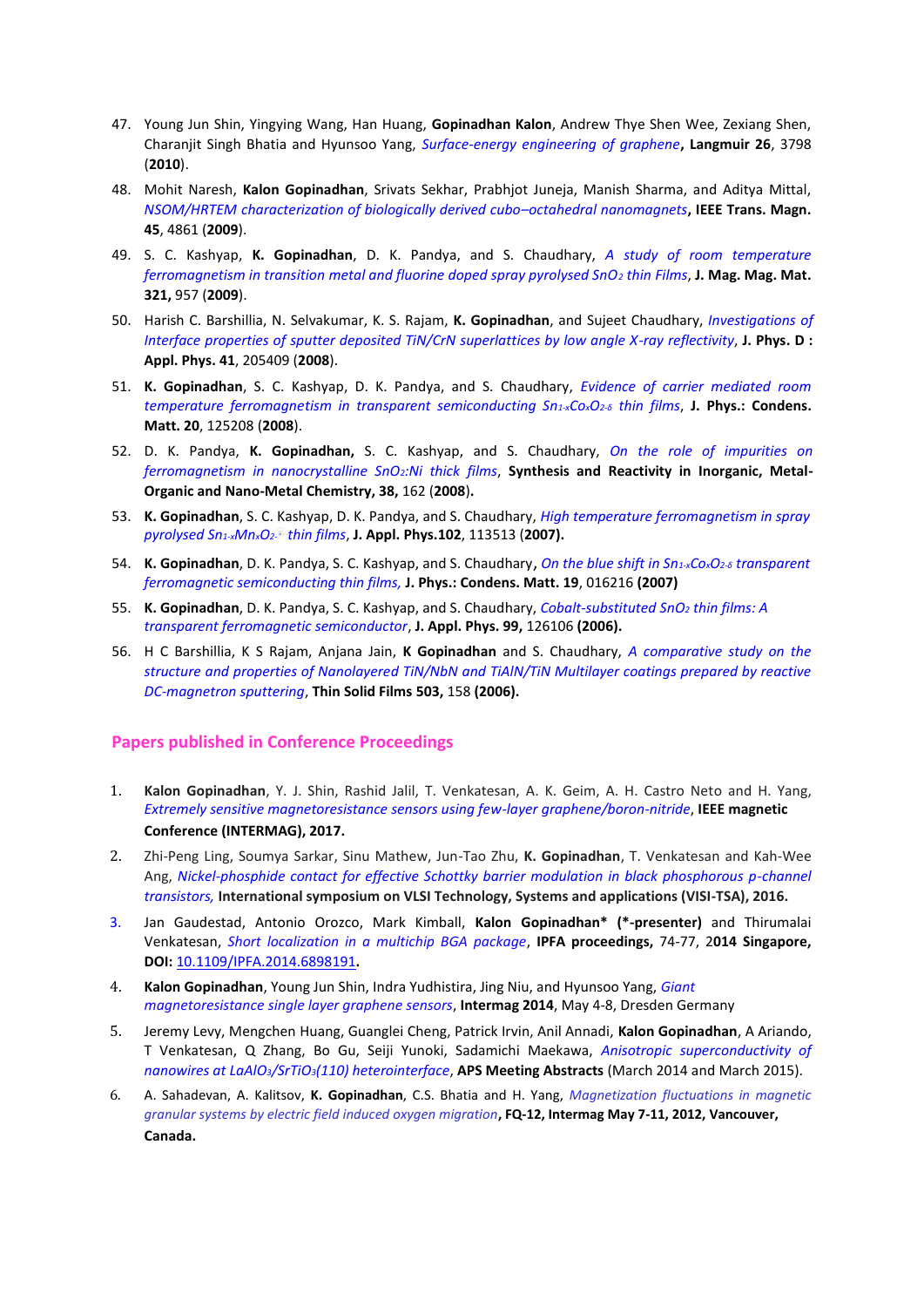- 7. **Kalon Gopinadhan**, Arkajit Roy Barman, A. Annadi, T.P. Sarkar, W.M. Lv, Z.Q. Li, Amar Srivastava, Ariando, S. Dhar, and T. Venkatesan, *Universal Kondo effect in Ti0.94M0.06O<sup>2</sup> (M=Nb, Ta) thin films,* **APS Meeting Abstracts** 1, 16015 **(2012), Boston, USA.**
- 8. W. M. Lv, X. Wang, Z.Q. Liu, **K. Gopinadhan**, A. Annadi, S. W. Zeng, Z. Huang, S. Dhar, Ariando, and T. Venkatesan, *Unexpected magnetic Exchange Interaction between Epitaxial La0.67Sr0.33MnO<sup>3</sup> film and a two Dimensional Electron Gas at an LaAlO3/SrTiO<sup>3</sup> Interface,* **APS Meeting Abstracts** 1, 18003 **(2012), Boston, USA.**
- 9. A. Annadi, X. Wang, **K. Gopinadhan,** W. M. Lv, Z. Q. Liu, A. Roy Barman, A. Srivastava, S. Saha, S. Dhar, H. Hilgenkamp, T. Venkatesan, and Ariando, *Unexpected Two Dimensional Electron Gas at the LaAlO3/SrTiO<sup>3</sup> (110) Interface***, APS Meeting Abstracts, Boston 1, 18002 (2012), Boston, USA..**
- 10. A. Srivastava, S. Saha, A. Annadi, Y. L. Zhao, **K. Gopinadhan**, X. Wang, N. Naomi, Z. Q. Liu, S. Dhar, T. S. Herng, B. Nina, Ariando, J. Ding, and T. Venkatesan, *Coherently coupled ZnO and VO<sup>2</sup> interfaces studied by photoluminescence and electrical transport across a phase transition*, **APS Meeting Abstracts, Boston, USA (Feb 2012)**.
- 11. **Gopinadhan Kalon**, Shin Young Jun, and Hyunsoo Yang, *Universal Kondo effect in bilayer graphene*, **MMM Conference, Arizona, USA (October 30, 2011).**
- 12. Ajeesh M. Sahadevan, Alan Kalitsov, S. Narayana Jammalamadaka, **Gopinadhan Kalon**, Charanjit S. Bhatia, Guangcheng Xiong, and Hyunsoo Yang, *Magnetic field controlled threshold resistive switching in magnetic granular systems*, **MMM Conference, Arizona, USA (October 30, 2011).**
- 13. Young Jun Shin, Yingying Wang, Han Huang, Gopinadhan Kalon, Andrew Thye Shen Wee, Zexiang Shen, Charanjit Singh Bhatia, and Hyunsoo Yang, *Graphene wettability engineering*, **APS Meeting Abstracts 1, 21013 (2010)**, Mar 15-19, Portland, Oregon, USA.
- 14. S. C. Kashyap, **K. Gopinadhan**, S. Chaudhary, and D. K. Pandya, *Tin oxide based transparent ferromagnetic semiconductor thin films by spray pyrolysis*, **Mater. Res. Soc. Proc**. **962E**, P09-06 (**2007)**.

## **Papers Presented in Conferences but Not Published**

- 1. **Kalon Gopinadhan**, A. Esfandiar, F. C. Wang, B. Radha, and A. K. Geim, *Designer ion channels*, **Graphene 2017, Barcelona, Spain.**
- 2. **Kalon Gopinadhan**, Anil Annadi, A. Srivastava, W. M. Lu, Ariando and T. Venkatesan, *Anisotropy and enhancement of spin-orbit interaction in LaAlO3/SrTiO3(110) interface*, **ICMAT 2013 Singapore.**
- 3. **Kalon Gopinadhan**, A. Annadi, Ariando, and T. Venkatesan, *On the nature of the spin-orbit interaction in LaAlO3/SrTiO<sup>3</sup> interface*, **19th Workshop on Oxide electronics**, September 2012, **Netherlands**.
- 4. **Kalon Gopinadhan**, Arkajit Roy Barman, A. Annadi, T.P. Sarkar, W.M. Lv, Z.Q. Li, Amar Srivastava, Ariando, S. Dhar, and T. Venkatesan, *Evidence of Kondo effect in Ti0.94Nb0.06O<sup>2</sup> and Ti0.94Ta0.06O<sup>2</sup> thin films*, **19th Workshop on Oxide electronics**, September 2012, **Netherlands**.
- *5.* Weiming Lu, Xiao Wang, Zhiqi Liu, **Kalon Gopinadhan**, Annadi A, Shengwei Zeng, Zhen Huang, Sankar Dhar, Ariando, Thirumalai Venky Venkatesan, *Unexpected Long Range Magnetic Exchange Interaction Mediated by an Insulating Polar Oxide Barrier***, ICYRAM July 2012 Singapore.** [ICYRAM12-A-0924.](http://www.meetmatt.net/mrss/icyram2012/authorAbsView.asp?absID=924)
- *6.* **Kalon Gopinadhan**, Young Jun Shin, Mustafa Eginligil, Weiqing Zhang, Xianmao Lu, Hyunsoo Yang *Tunneling Characteristics and Weak Antilocalization in Sb2Te<sup>3</sup> Nanowires***, ICYRAM July 2012,** [ICYRAM12-A-1017.](http://www.meetmatt.net/mrss/icyram2012/authorAbsView.asp?absID=1017)
- *7.* **Kalon Gopinadhan**, Anil Annadi, Weiming Lu, Xiao Wang, Zhiqi Liu, Sankar Dhar, Ariando, Thirumalai Venky Venkatesan, *Investigation of Spin-orbit Interaction at the LaAlO<sup>3</sup> /SrTiO<sup>3</sup> Interface: Interplay Between Localization and Rashba Effect***, ICYRAM July 2012,** I[CRAM12-A-1020.](http://www.meetmatt.net/mrss/icyram2012/authorAbsView.asp?absID=1020)
- *8.* Mustafa Eginligil, Young Jun Shin, **Kalon Gopinadhan**, Hyunsoo Yang, *Tunneling Behaviour of Exfoliated Bismuth Telluride***, ICYRAM July 2012,** [ICYRAM12-A-1032.](http://www.meetmatt.net/mrss/icyram2012/authorAbsView.asp?absID=1032)
- 9. Ajeesh Sahadevan, Ravi Tiwari, **Kalon Gopinadhan**, Charanjit Singh Bhatia, Mark Saeys, Hyunsoo Yang, *Strain Effect in MgO Based Magnetic Tunnel Junctions***, ICYRAM July 2012 (***Best Poster Award***),** [ICYRAM12-A-1040.](http://www.meetmatt.net/mrss/icyram2012/authorAbsView.asp?absID=1040)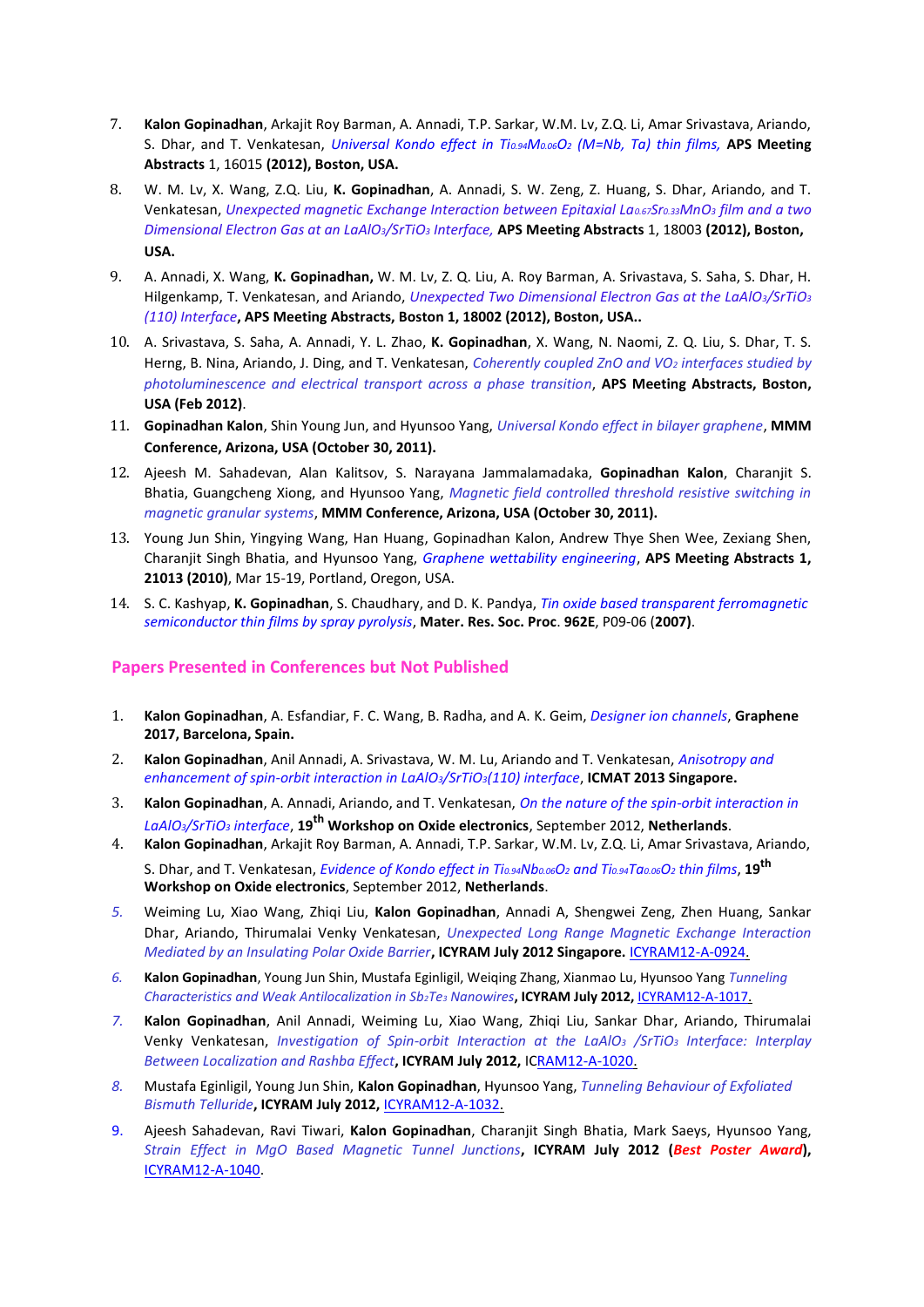- *10.* Young Jun Shin, **Kalon Gopinadhan**, Jing Niu, Hyunsoo Yang, *Strong Evidence of Chiral Electrons-Weak Antilocalization in Graphene Flakes***, ICYRAM July 2012,** [ICYRAM12-A-1171.](http://www.meetmatt.net/mrss/icyram2012/authorAbsView.asp?absID=1171)
- *11.* Sinu Mathew, **Kalon Gopinadhan**, T.K. Chan, Xiaojiang Yu, Zhan Da, L. Cao, Andrivo Rusydi, M.B.H. Breese, Sankar Dhar, Zexiang Shen, Thirumalai Venky Venkatesan, John TL Thong, *Ion Irradiation Induced Magnetic Ordering in Molybdenum Disulfide* **ICYRAM July 2012,** [ICYRAM12-A-1260.](http://www.meetmatt.net/mrss/icyram2012/authorAbsView.asp?absID=1260)
- 12. Zhiqi Liu, Denise Leusink, Weiming Lu, Xiao Wang, Xiaoping Yang, **Kalon Gopinadhan**, Yiteng Lin, A. Annadi, Yongliang Zhao, Arkajit Roy Barman, Sankar Dhar, Yuanping Feng, Haibin Su, Guangcheng Xiong, Thirumalai Venkatesan, Ariando, *Reversible Metal-Insulator Transition in LaAlO<sup>3</sup> Thin Films Mediated by Intragap Defects: An Alternative Mechanism for Resistive Switching***, A9-3, Page 34, ICMAT Singapore (2011).**
- 13. Weiming Lu, Xiao Wang, Zhiqi Liu, Sankar Dhar, A. Annadi, **Kalon Gopinadhan**, Arkajit Roy Barman, Haibin Su, Thirumalai Venkatesan, Ariando, *Phase Transition Mediated Resistive Transitions in a Rectifier with a LaAlO3/SrTiO<sup>3</sup> Interface Channel*, **A3-3, Page 30, ICMAT Singapore (2011).**
- 14. **Kalon Gopinadhan**, Arkajit Roy Barman, A. Annadi, Sankar Dhar, Weiming Lu, Zhiqi Liu, Ariando, Thirumalai Venkatesan, *Resistivity Minimum in TaxTi1-xO2(x=0.056) Thin Films-Coexistence of Kondo Effect and Weak Localization***, A4-4, Page 30, ICMAT Singapore (2011).**
- 15. A. Annadi, X. Wang, Weiming Lu, **Kalon Gopinadhan**, Zhiqi Liu, Arkajit Roy Barman, Sankar Dhar, T. Venkatesan, Ariando, *Strain Effect Study on Quasi Two Dimensional Electron Gas at LaAlO3/SrTiO<sup>3</sup> Interfaces***, A-PO4-76, ICMAT Singapore (2011) (***Best Poster Award***)**
- 16. Arkajit Roy Barman, A. Annadi, Mallikarjuna Rao Motapothula, **Kalon Gopinadhan**, Dongchen Qi, Iman Santoso, Mark B H Breese, Ariando, Rusydi Andrivo, Sankar Dhar, Thirumalai Venkatesan, *Cationic-Defect-Induced Room Temperature Ferromagnetism in Thin Films of Multifunctional Alloy System : Ti1-xTaxO2***, A4- 6, Page 31, ICMAT Singapore (2011)**
- 17. Amar Srivastava, **Kalon Gopinadhan**, Arkajit Roy Barman, Surajit Saha, A. Annadi, Sankar Dhar, Ariando, Thirumalai Venkatesan, *Structural Phase Transition of VO<sup>2</sup> and Its Influence on Oxide Heterostructures***, ICMAT Singapore (2011).**
- 18. Sankar Dhar, Arkajit Roy Barman, Mallikarjuna Rao Motapothula, A. Annadi, Dongchen Qi, **Kalon Gopinadhan**, Nikolai Yakovlev, Ariando, Mark B H Breese, H. Hilgenkamp, Yuanping Feng, Rusydi Andrivo, Thirumalai Venkatesan, *Role of M5+ (M=Ta or Nb) ion in observed ferromagnetic properties of Ti1-xMxO<sup>2</sup> thin films***, A4-3,Page 30, ICMAT Singapore (2011).**
- 19. Sinu Mathew, Chan Taw Kuei, Zhan Da, **Kalon Gopinadhan**, Arkajit Roy Barman, Mark B H Breese, Sankar Dhar, Zexiang Shen, Thirumalai Venkatesan, John Tl Thong, *Stability of Graphene Under 2 MeV Proton Irradiation: Effect of Layer Number and Substrate***, ICMAT Singapore (2011)**
- 20. S. Mathew, A.R. Barman, T.K. Chan, D. Zhan, **K. Gopinadhan**, Y.N. Xu, M. B. H. Breese, S. Dhar, Ting Yu, Z.X. Shen, T. Venkatesan and John TL Thong, *The effects of MeV proton irradiation on graphene*, **ECI Graphene conference, Singapore-Recent Advances in Graphene and Related Materials, August 2010,** Singapore.
- 21. S. C. Kashyap, **K. Gopinadhan**, D. K. Pandya and Sujeet Chaudhary, *A study of room temperature ferromagnetism in transition metal and fluorine doped spray pyrolysed SnO<sup>2</sup> thin films*, **Ist WUN International Conference on Spintronic Materials and Technology, WUN-SPIN07**, Aug. 7-10, **2007**, York, UK.
- 22. D. K. Pandya, **K. Gopinadhan,** S. C. Kashyap, and S. Chaudhary, *On the role of antiferromagnetic impurities in inducing ferromagnetism in nanocrystalline Ni: SnO<sup>2</sup> thin films*, **International Conference on Materials for Advanced technologies (ICMAT)**, Jul. 1-6, **2007**, Singapore.
- 23. **K. Gopinadhan**, D. K. Pandya, S. C. Kashyap and S. Chaudhary, *Ni-doped SnO<sup>2</sup> thin films-A dilute magnetic semiconductor*, **Indo-US Workshop AMTNOE 2007**, New Delhi, India, Feb. 19-22, **2007**.
- 24. **K. Gopinadhan**, D. K. Pandya, S. C. Kashyap and S. Chaudhary, *Optical properties of cobalt-substituted tin oxide nanogranular thin films*, **International Conference on Nanoscience and Technology (ICONSAT-06), March 16-18, 2006**, India Habitat Centre, New Delhi, India. **Page B155** *(Adjudged to be one of the best posters out of 120 posters)***.**